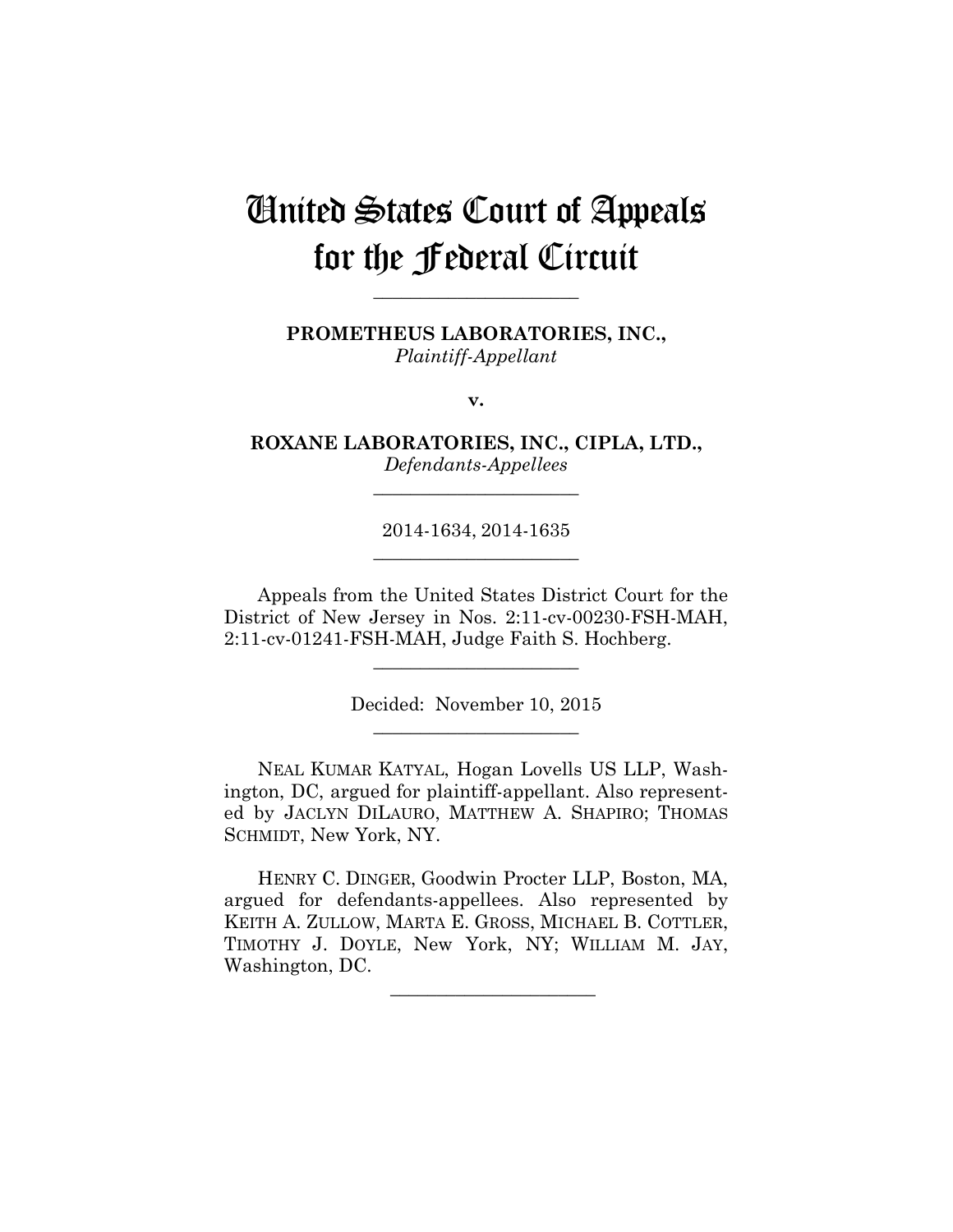## Before DYK, TARANTO, and HUGHES, *Circuit Judges.*

### DYK, *Circuit Judge*.

Prometheus Laboratories, Inc. ("Prometheus") appeals a judgment of the U.S. District Court for the District of New Jersey holding the amended claims of U.S. Patent No. 6,284,770 ("the '770 patent") invalid. The district court found the claims would have been obvious over the prior art or, in the alternative, invalid on grounds of obviousness-type double patenting over U.S. Patent No. 5,360,800 ("the '800 patent"). We affirm the district court's decision because the claims of the '770 patent are invalid as obvious over the '800 patent and other prior art, and do not reach the issue of double patenting.

### **BACKGROUND**

Irritable bowel syndrome ("IBS") is a condition defined and diagnosed by its constellation of symptoms. Patients may suffer from diarrhea-predominant IBS ("IBS-D"), constipation-predominant IBS ("IBS-C"), or, less often, mixed IBS ("IBS-M") or alternating IBS ("IBS-A"). A patient's symptoms define the type of IBS with which a patient is diagnosed.

In this case, Prometheus, the owner of the '770 patent, sued Roxane Laboratories, Inc. ("Roxane") and Cipla, Ltd. ("Cipla") (together "defendants"), alleging infringement of claims 5, 6, 10, 13, and 14 of the '770 patent. As described below, the '770 patent claims a method of treatment for IBS-D utilizing alosetron (known by the brand name Lotronex). The question is whether these claims of the '770 patent would have been obvious over various prior art references or are invalid for obviousnesstype double patenting over the prior '800 patent.

Prometheus also owns the '800 patent, which also covers the use of alosetron for treatment of IBS. The '800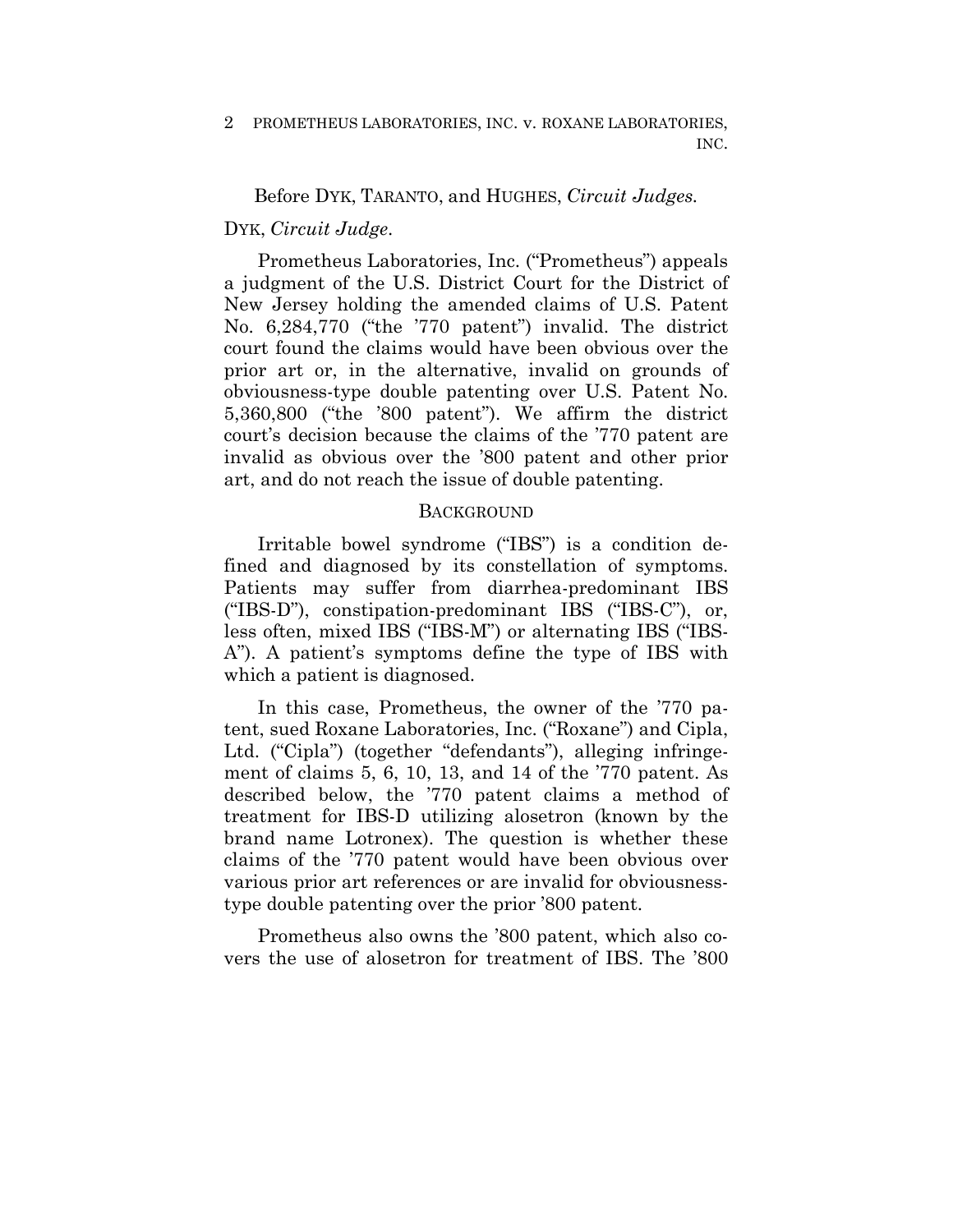patent issued on November 1, 1994, and has now expired.1 The '800 patent is prior art to the '770 patent asserted here. Claim 17 of the '800 patent is directed to "[a] method of treating a condition [such as IBS] which is ameliorated by antagonism of  $5-\text{HT}_3$  receptors which comprises administering to a patient an effective amount of [alosetron]." '800 patent col. 38 ll. 7–12. Claim 27 of the '800 patent covers "[a] method according to claim 17 for the treatment of irritable bowel syndrome." *Id.* at col. 38 ll. 50–51.

The '770 patent, entitled "Medicaments for the Treatment of Non-Constipated Female Irritable Bowel Syndrome," is also directed to a method of treating IBS patients using alosetron. The '770 patent has a priority date of October 7, 1997. After the '770 patent issued, Prometheus initiated an ex parte reexamination of the '770 patent, and a reexamination certificate was issued on October 19, 2010. During reexamination, Prometheus amended claim 5 to add new claim limitations (those new limitations are underlined below) and added, *inter alia*, claims 10 and 13.

Reexamined claims 5, 10, and 13 provide:

5. A method for treating a diarrhea-predominant female IBS patient, while excluding those with predominant constipation, said method comprising:

assessing whether said diarrhea-predominant female IBS patient has experienced symptoms for at least six months; and

1

<sup>1</sup> Prometheus acquired the '770 and '800 patents, along with other rights relating to the Lotronex franchise, from Glaxo Group Ltd. in 2007.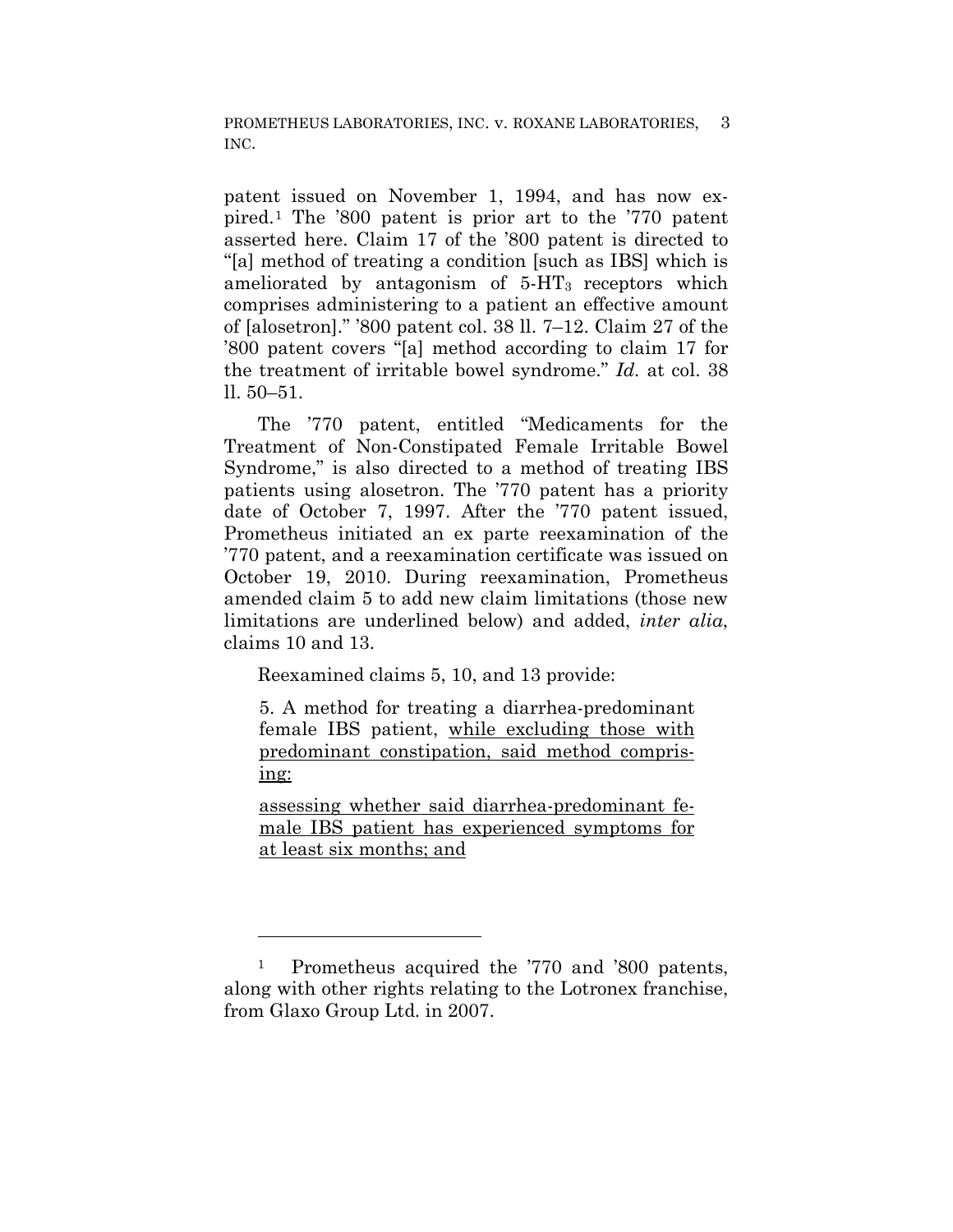administering an effective amount of alosetron or a pharmaceutically acceptable derivative thereof to said patient who has experienced symptoms for at least six months, wherein said effective amount is dependent on the condition of the patient and is at the discretion of the attendant physician.

10. The method for treating according to claim 5, further comprising assessing whether said female IBS patient has experienced at least moderate pain prior to administration of alosetron.

13. A method for treating a diarrhea-predominant female IBS patient, while excluding those with predominant constipation, said method comprising:

assessing whether said diarrhea-predominant female IBS patient has experienced symptoms for at least six months;

assessing whether said nonconstipated female IBS patient experiences at least moderate baseline pain from IBS; and

administering an effective amount of alosetron or a pharmaceutically acceptable derivative thereof to said patient who has experienced symptoms for at least six months and who experiences at least moderate baseline pain from IBS, wherein said effective amount is dependent on the condition of the patient and is at the discretion of the attendant physician.

Ex Parte Reexamination Certificate, '770 patent. Claims 6 and 14, which depend from claims 5 and 13, respectively, limit alosetron to its hydrochloride salt form. *Id.*

Some background information on the history of Lotronex is helpful to understanding the issues here. Shortly before the issuance of the '770 patent, Lotronex was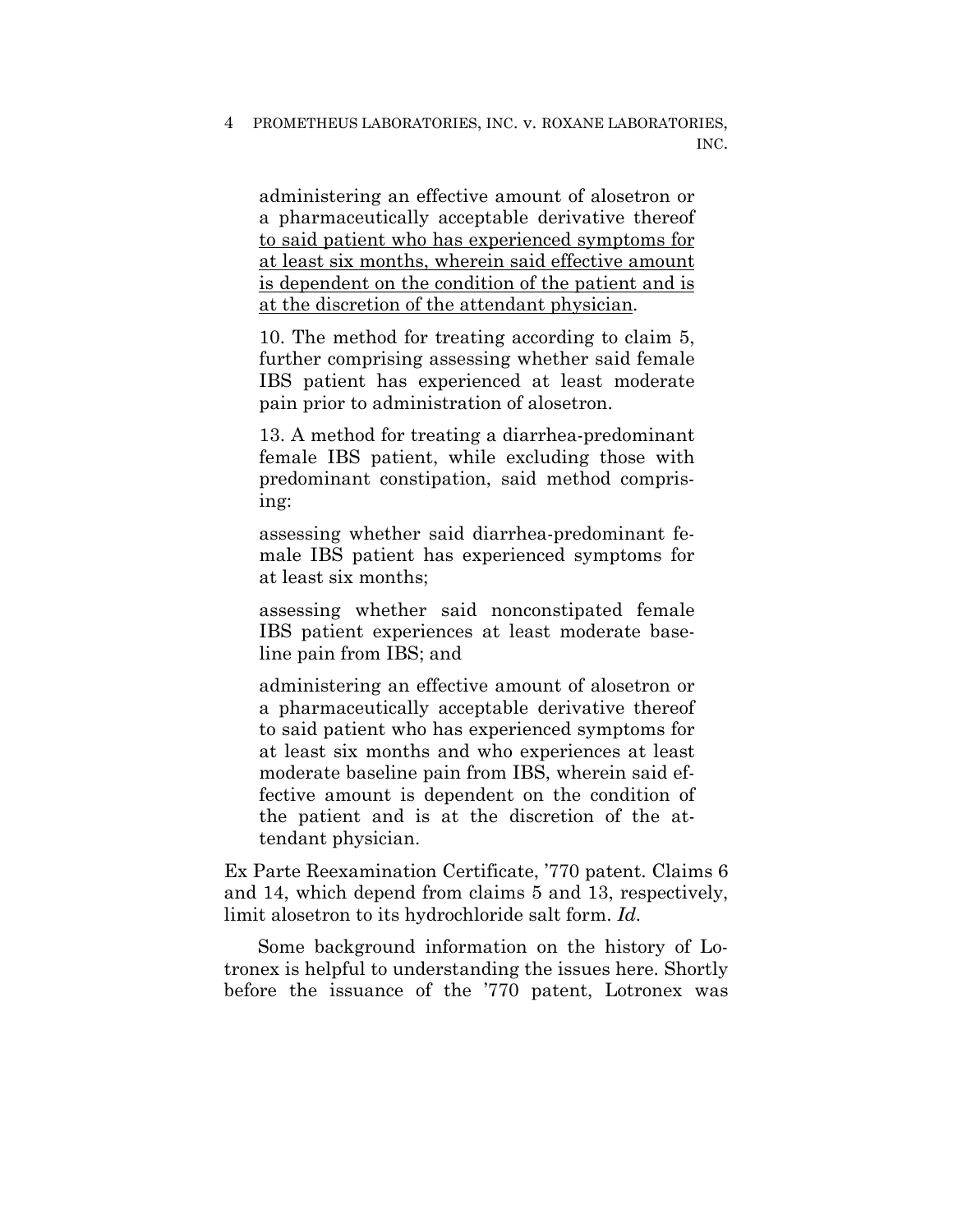approved by the FDA as a treatment for IBS and was launched in 2000. That same year, the drug had to be taken off the market because of serious side effects, including death. The drug was re-launched in 2002, with a new, more restrictive label, new warnings about side effects, and a risk management program. After reintroduction, the label specified that Lotronex is indicated only for women with severe IBS-D who have, *inter alia*, chronic symptoms generally lasting six months or longer, and should not be used on patients with constipation indications that correspond to the limitations of the amended '770 patent claims. The label also included socalled "black box" warnings regarding the potential for serious side effects and repeated that Lotronex should only be prescribed to women with severe diarrheapredominant IBS who have not responded adequately to conventional therapy.

Following reintroduction, the number of severe incidents associated with Lotronex dropped, but the rate of adverse events did not change. The district court found that "[l]imiting the patient population to women with severe IBS-D did not change the risk profile for Lotronex. Even when limited to that cohort of the patient population, Lotronex's incidence of complications did not decrease." J.A. 12. The district court also found that the decrease in the number of severe incidents is less likely due to the more restrictive label, and:

more likely attributable to other changes in how Lotronex is prescribed. For example, Lotronex can only be prescribed pursuant to a REMS (Risk Evaluation and Mitigation Strategies), which requires patients and doctors to complete a form that highlights the risks; Lotronex's label now has "black box" warnings about the drug's potential side effects and instructs doctors that it should only be prescribed to patients with severe IBS-D who have not responded to conventional therapy;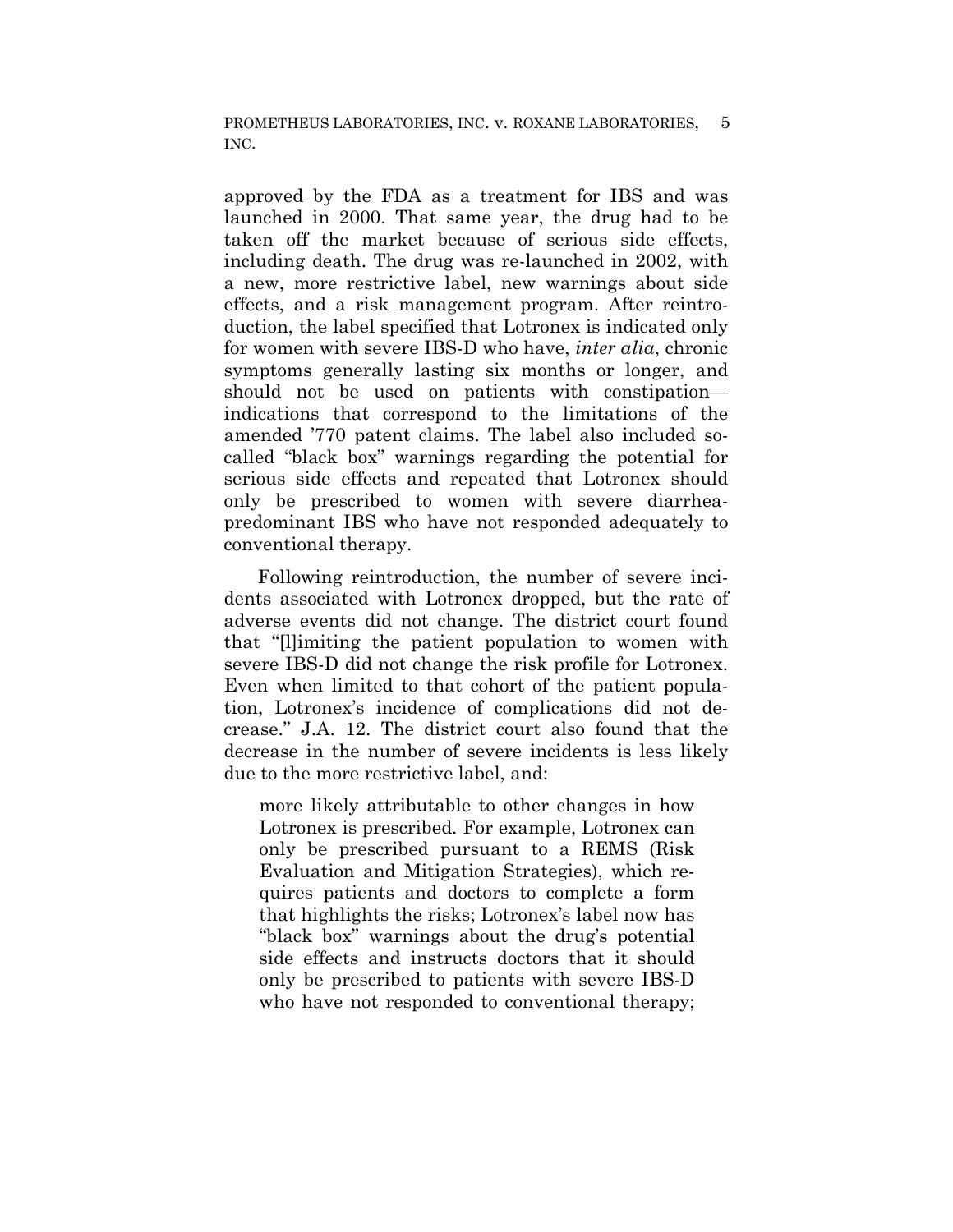and its prior removal from the market caused doctors to be more vigilant with respect to complications. These cautionary steps are not claimed in the '770 patent.

# J.A. 13 (citations omitted).

In 2009, Roxane filed an Abbreviated New Drug Application ("ANDA") with the Food and Drug Administration ("FDA") seeking approval to commercially market a generic version of Lotronex prior to the expiration of the '770 patent. In 2010, following the relisting in the Orange Book of the '770 patent after its reexamination, Roxane submitted to the FDA a paragraph IV certification that the patent was non-infringed or invalid.

In 2011, Prometheus filed suit against defendants alleging infringement of reexamined claims 5, 6, 10, 13, and 14 of the '770 patent based on the filing of the ANDA, an artificial act of infringement. *See* 35 U.S.C. § 271(e)(2). Prometheus alleged, *inter alia*, that Roxane's label would encourage doctors to prescribe alosetron in a manner that infringes the claims. Cipla, a defendant-appellee, manufactures the active pharmaceutical ingredient, alosetron hydrochloride, used in Roxane's ANDA products.

After a bench trial, the district court held that the asserted claims of the '770 patent would have been obvious when considering the prior art and secondary considerations of nonobviousness. The district court found that "the elements of the '770 patent were present in the prior art, and the differences between the prior art and the claims of the '770 patent are insubstantial . . . [as] some of the prior art is virtually identical to the claimed inventions." J.A. 44. The district court also found that the asserted claims of the '770 patent would have been obvious in light of secondary considerations. The district court found that it was not unexpected for alosetron to exhibit greater efficacy in IBS-D patients, who have exhibited symptoms for greater than six months, and who have experienced at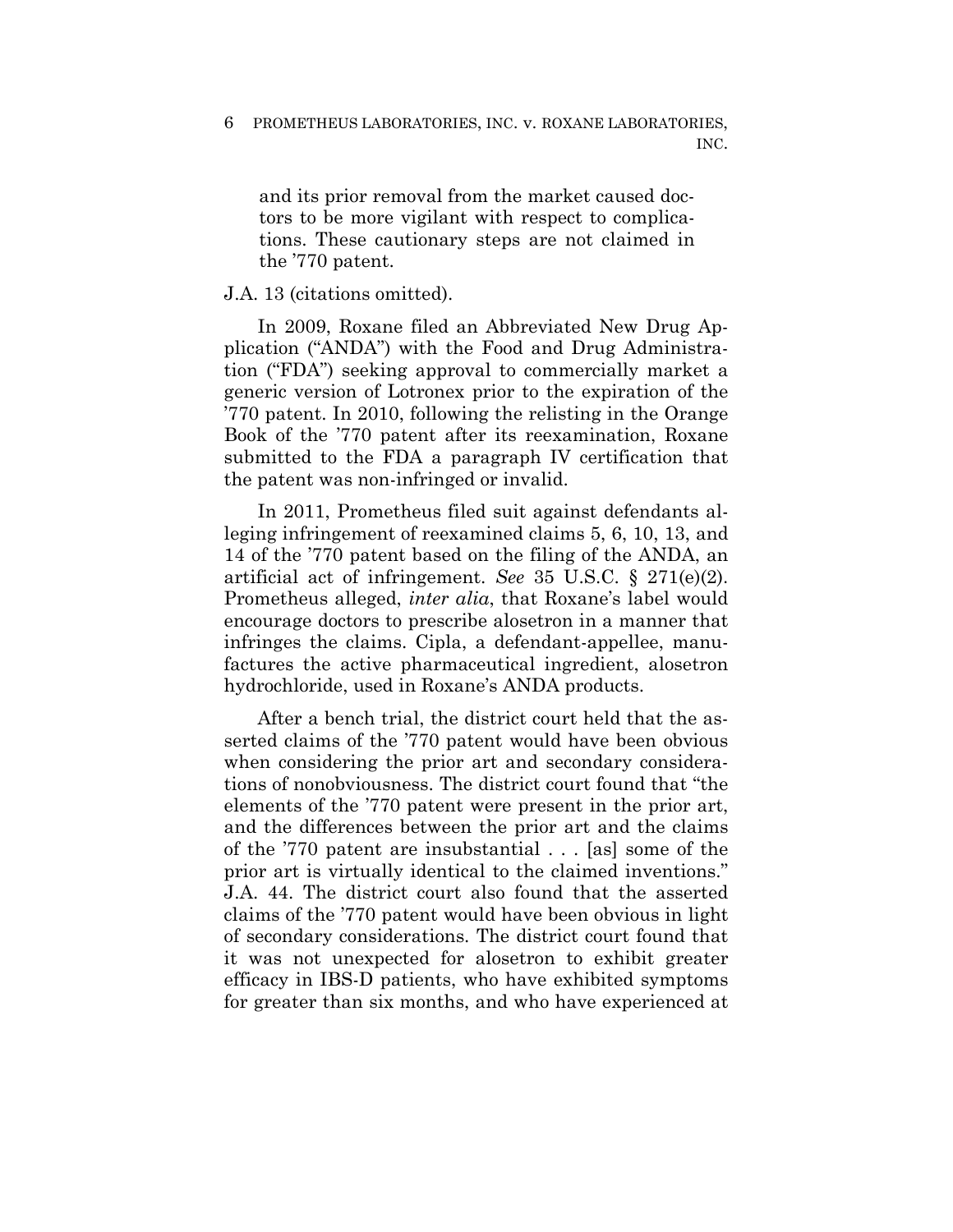least moderate pain. The district court held that the limited evidence at trial did not establish that there is an unexpected result of greater efficacy in women. The district court concluded that, "[a]t best, the claims at issue are a combination of known elements, combined in a known way, to produce expected results." J.A. 47. As noted above, the district court found that the clinical improvement of reintroduced Lotronex was due to factors other than the '770 patent. Moreover, the district court found that any commercial success of reintroduced Lotronex could not be attributed to the method claimed in the '770 patent, but rather was due to Prometheus' marketing and sales practices. Finally, the district court found that the method claimed in the '770 patent did not satisfy a long-felt but unmet need. Thus, "[a]fter considering the knowledge of one of ordinary skill in the art, the scope and content of the prior art compared to the claimed invention, and the objective considerations of nonobviousness," the district court held that "the claims of '770 patent, considered as a whole, are obvious." J.A. 44. In the alternative, the district court held that the claims were invalid for obviousness-type double patenting in light of the claims of the '800 patent.2 Given its invalidity rulings, the district court did not reach the issue of infringement.

Prometheus appeals. We have jurisdiction pursuant to 28 U.S.C. § 1295(a)(1). "On appeal from a bench trial, this court reviews the district court's conclusions of law de novo and findings of fact for clear error." *MeadWestVaco* 

<u>.</u>

<sup>2</sup> The parties stipulated below that if the district court found independent claim 5 of the '770 patent invalid due to, *inter alia*, obviousness or obviousness-type double patenting, then dependent claims 6, 11, and 12 would be invalid for the same reason. The same stipulation was entered with respect to independent claim 13 and dependent claims 14, 15, and 16.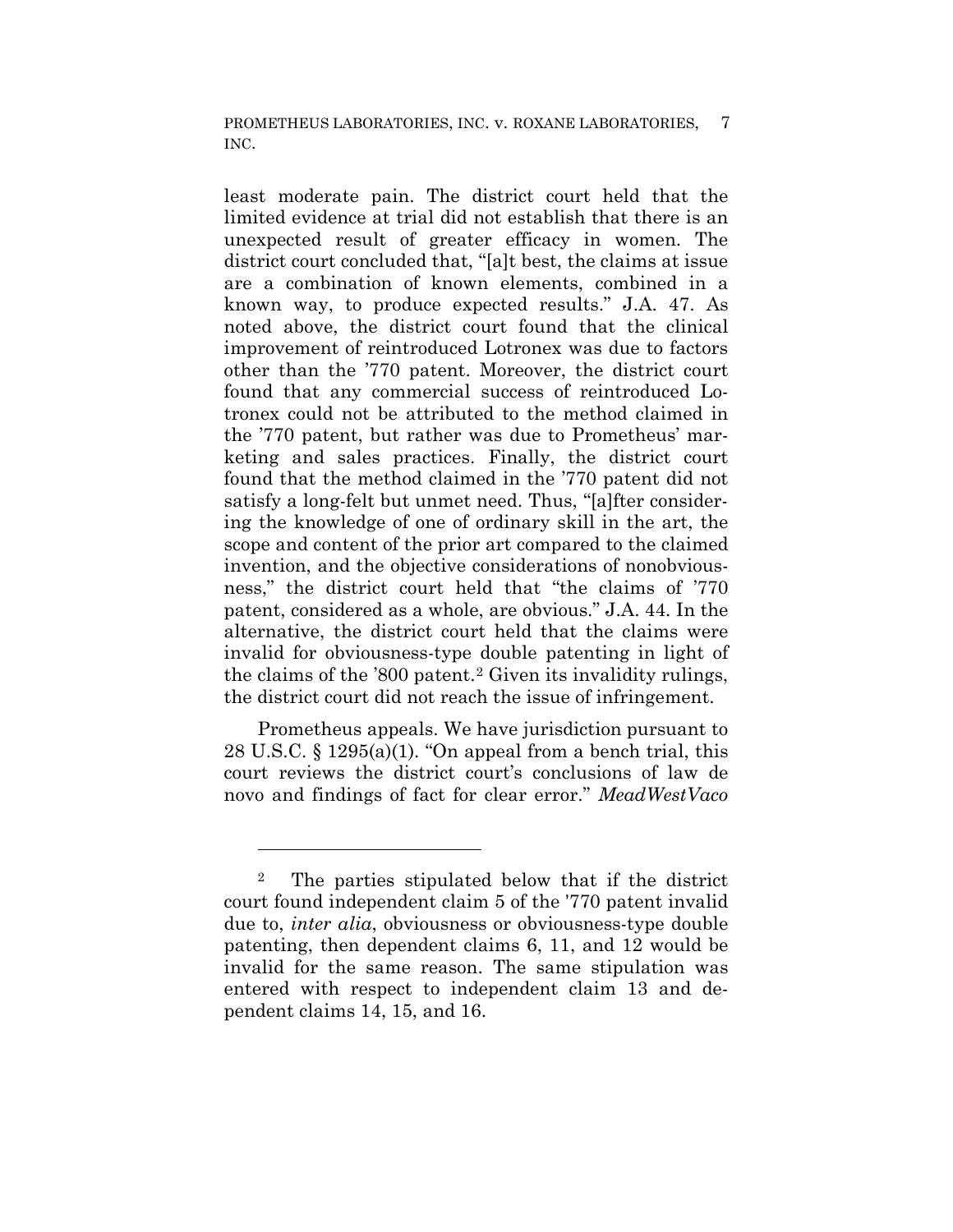*Corp. v. Rexam Beauty & Closures, Inc.*, 731 F.3d 1258, 1266 (Fed. Cir. 2013). Both obviousness and double patenting are questions of law based on underlying facts. *Power Integrations v. Fairchild Semiconductor Int'l, Inc.*, 711 F.3d 1348, 1355–56 (Fed. Cir. 2013) (obviousness); *AbbVie Inc. v. Mathilda & Terence Kennedy Inst. of Rheumatology Tr.*, 764 F.3d 1366, 1372 (Fed. Cir. 2014) (double patenting).

## **DISCUSSION**

We conclude that the asserted claims of the '770 patent are invalid as obvious under 35 U.S.C. § 103. A patent would have been obvious "if the differences between the claimed invention and the prior art are such that the claimed invention as a whole would have been obvious before the effective filing date of the claimed invention to a person having ordinary skill in the art to which the claimed invention pertains." *Id.* Obviousness is based on underlying factual findings, including: (1) the level of ordinary skill in the art; (2) the scope and content of the prior art; (3) the differences between the claims and the prior art; and (4) secondary considerations of nonobviousness, such as commercial success, long-felt but unmet needs, failure of others, and unexpected results. *See KSR Int'l Co. v. Teleflex, Inc.*, 550 U.S. 398, 406 (2007); *Graham v. John Deere Co.*, 383 U.S. 1, 17–18 (1966).

The primary prior art reference relied on by the district court was the '800 patent. In addition to the '800 patent, the district court relied on a number of research publications that predated the October 7, 1997, priority date of the '770 patent as prior art references.

The district court determined, and the parties agreed, that the relevant person of ordinary skill in the art is a gastroenterologist with three years of experience. The district court also found, and Prometheus and defendants agreed, that the claims of the '770 patent recite a species of the genus method claimed in the '800 prior art patent.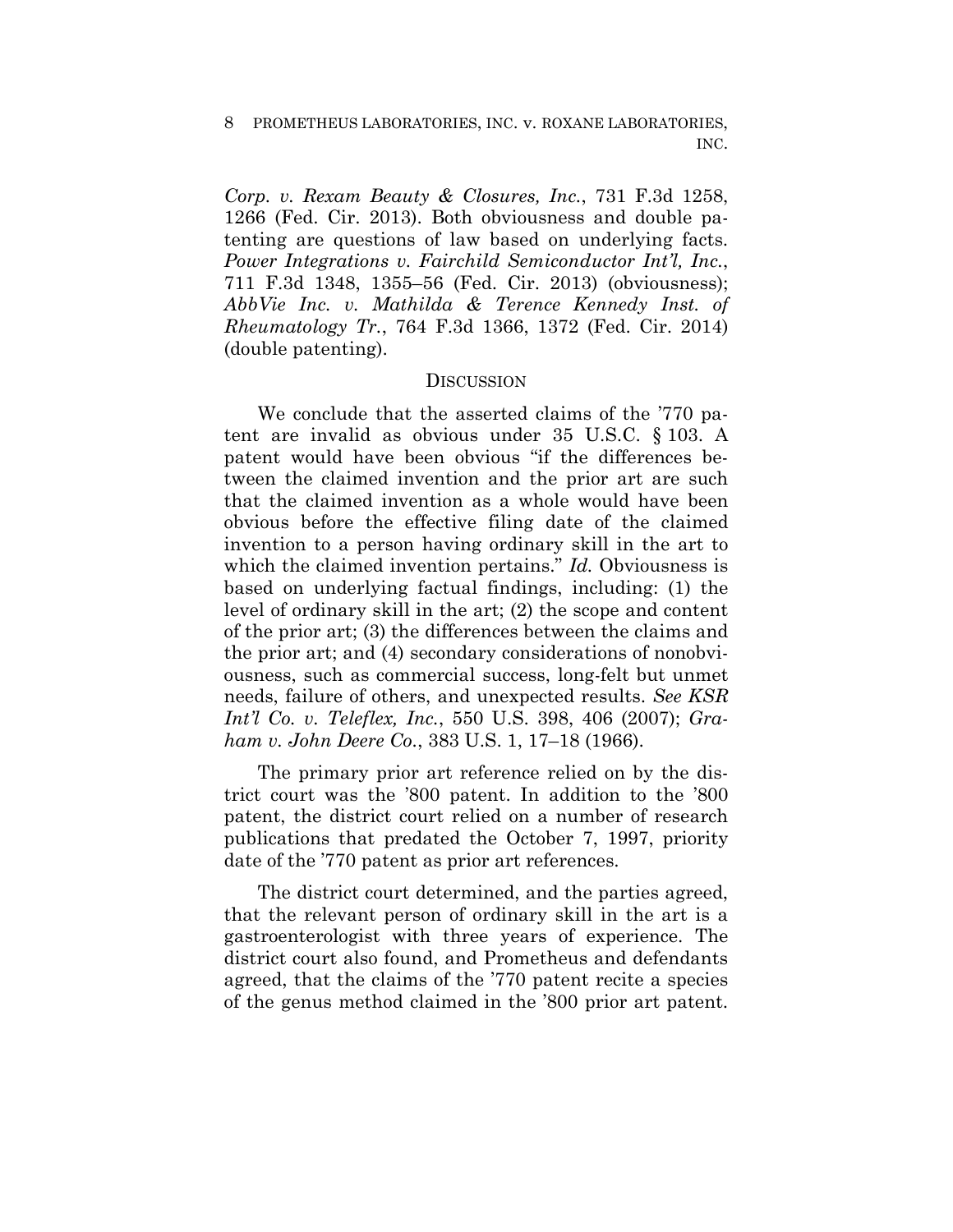The '800 patent claims the use of alosetron to treat patients suffering from IBS. The '770 patent claims treating a subset of those IBS patients—those who (1) are women (2) with IBS-D (3) who have experienced symptoms for at least six months and (4) who have had moderate pain. While the parties dispute whether the claims of the '770 patent operate as exclusions defining patient categories that should not be treated with alosetron, we need not decide this question. Even treating the limitations of the '770 claims as exclusions, we conclude that before October 7, 1997, it would have been obvious to a person of ordinary skill to treat those sub-species claimed here.

To be sure, "[i]t is well-settled that a narrow species can be non-obvious and patent eligible despite a patent on its genus." *AbbVie*, 764 F.3d at 1379. An "earlier disclosure of a genus does not necessarily prevent patenting a species member of the genus." *Eli Lilly & Co. v. Bd. of Regents of Univ. of Wash.*, 334 F.3d 1264, 1270 (Fed. Cir. 2003).

The genus-species distinction may have particular relevance in the field of personalized medicine, where, for example, a particular treatment may be effective with respect to one subset of patients and ineffective (and even harmful) to another subset of patients. *See, e.g.*, Margaret A. Hamburg & Francis S. Collins, *The Path to Personalized Medicine*, 363 New Eng. J. Med. 301, 301 (2010). Singling out a particular subset of patients for treatment (for example, patients with a particular gene) may reflect a new and useful invention that is patent eligible despite the existence of prior art or a prior art patent disclosing the treatment method to patients generally. An obviousness rejection likely would not be appropriate where the new patient subset displayed unexpected results.

But that is not the situation here. In this case, the district court's factual findings make clear that, at the time of the '770 patent, it would have been obvious for a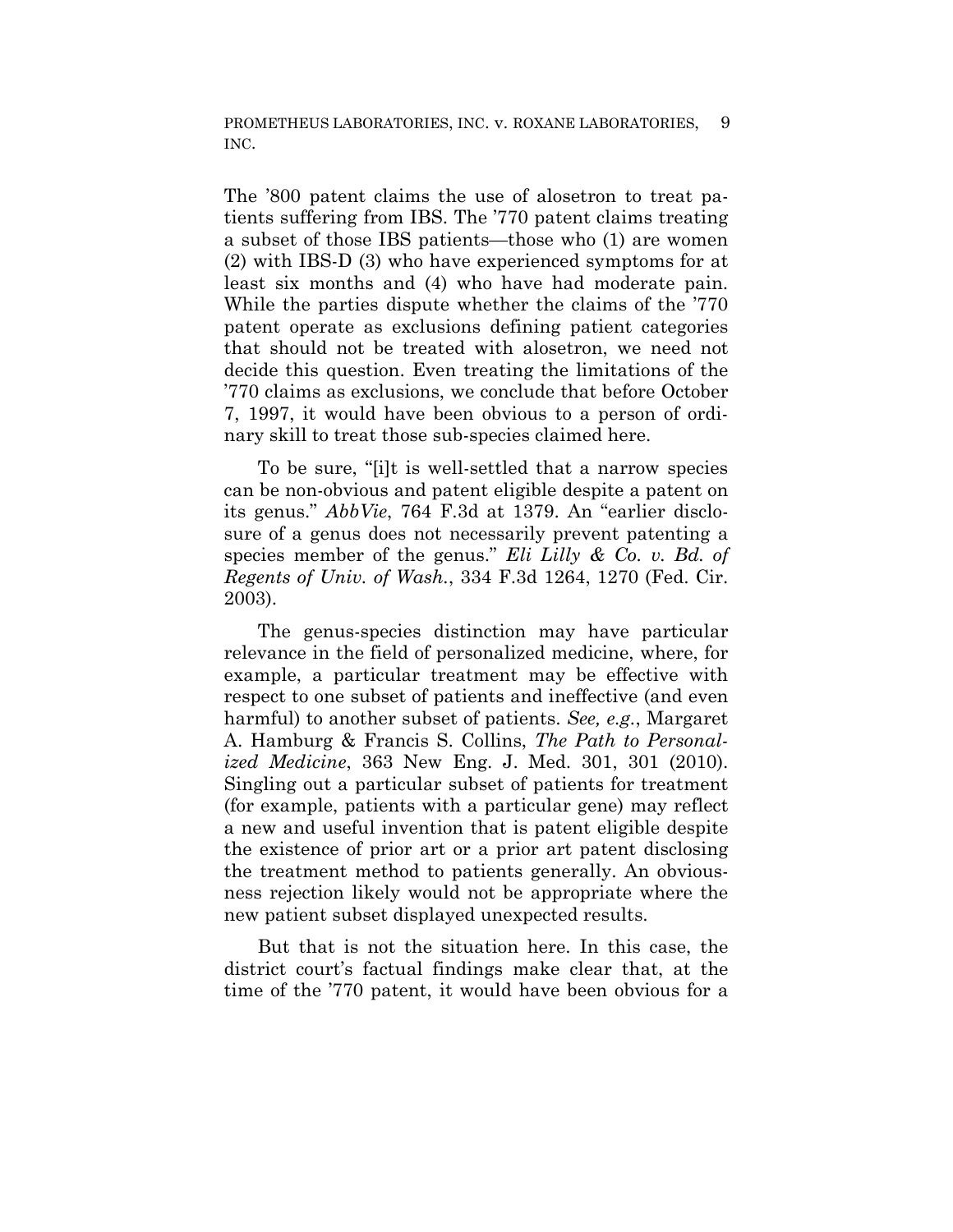person skilled in the art to have separately treated the limited subset claimed in the '770 patent with alosetron, and that any unexpected results were attributable to factors exogenous to the '770 patent.

The first limitation of asserted claim 5 of the '770 patent pertains to treating women. Prometheus argues that the district court erred in framing its inquiry as whether alosetron was administered to women with IBS-D in the prior art, rather than as whether it was obvious to focus on treating women rather than men. It is not disputed that it was well known in 1997 that a majority of IBS patients were women. As the district court found, it was well known that "approximately 75% to 80% of IBS-D patients . . . have always been[] women."3 J.A. 9. For example, the 1992 Thompson article reported that female IBS patients predominate in Western countries. Even if the claims should be read as focusing treatment on women, as Prometheus urges, the district court found the prior art taught precisely that. The Hysu study (1995) taught that females taking alosetron "had higher concentrations of alosetron in their blood and total amount of the drug absorbed compared to [males taking alosetron]" and the district court found that "[t]his could reasonably suggest that women would have a greater response to the drug than men." J.A. 25. At the time of the '770 patent's priority date, it would have been obvious to a person having ordinary skill in the art to treat women as a separate group of IBS patients.

The next claim limitation in asserted claim 5 of the '770 patent pertains to only treating patients suffering from IBS-D. The district court concluded that several pre-

<u>.</u>

<sup>3</sup> The district court also found that "the limited evidence at trial . . . did not actually show that there is a greater efficacy [of alosetron] in women compared to men." J.A. 40.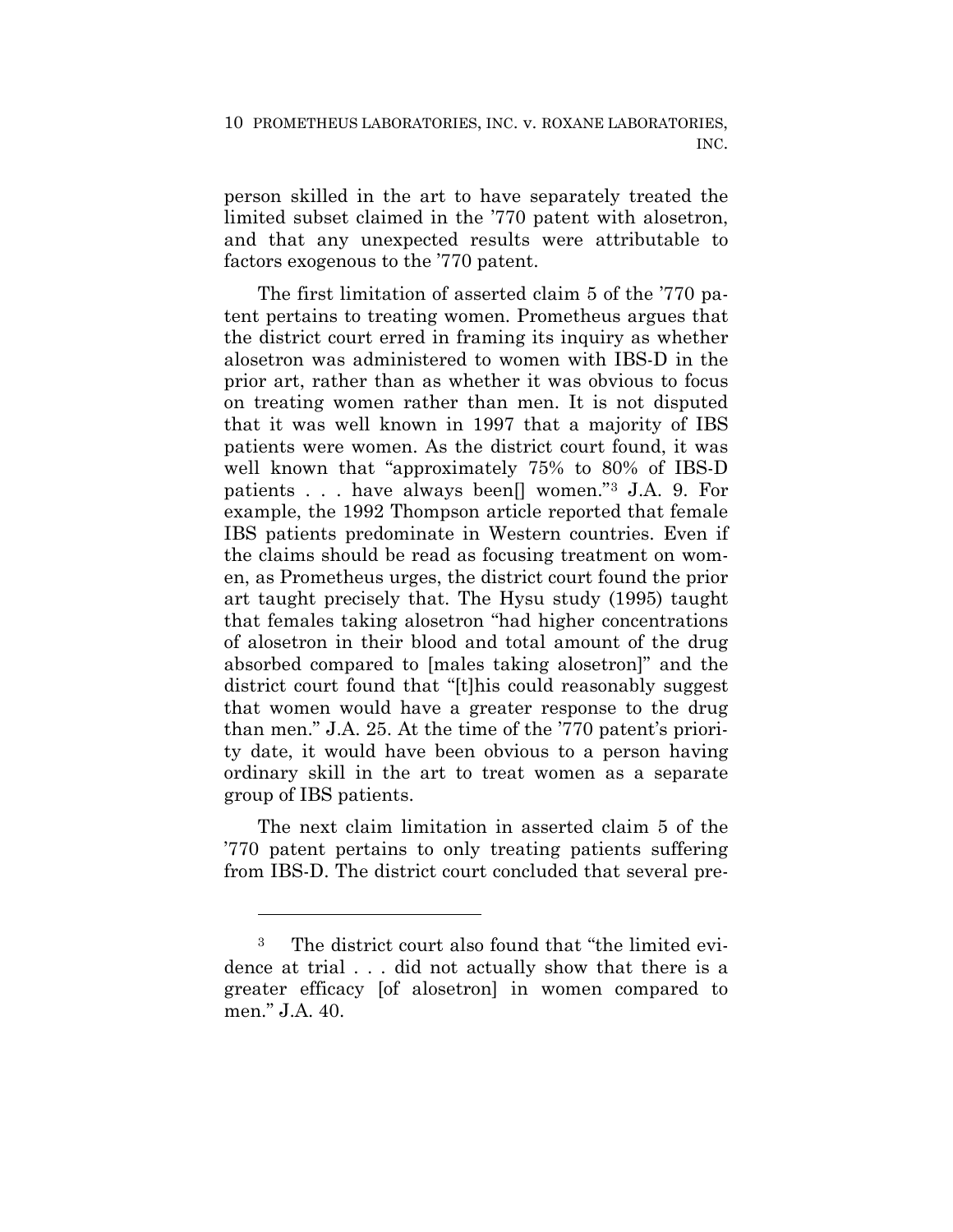1997 publications taught that "alosetron and other 5-HT3 antagonists slow colonic transit" and "taught that alosetron would be beneficial to prescribe to those with IBS-D and potentially harmful to those with IBS-C." J.A. 30. For instance, the district court found that the Talley study (1992) "taught that  $5-\text{HT}_3$  antagonists slowed colonic transit and would be helpful in treating IBS-D and harmful in treating IBS-C." J.A. 30. The district court found that the Sanger study (1996) taught that "5-HT<sub>3</sub> antagonists have the potential to treat diarrhea and recommends that they only be used with severe patients because of the potential to cause constipation." J.A. 22.

Prometheus' basic objection is that the district court simply relied on studies suggesting that the class of 5-HT3 antagonist drugs, of which alosetron is a part, should be used to treat IBS-D and not IBS-C. While those studies were not focused on alosetron, but the class of drugs, there is ample testimony that a person of ordinary skill would have understood the studies as equally applicable to alosetron. *See, e.g.*, J.A. 1747–51, 1760. We do not think the district court clearly erred in concluding that the lessons drawn with regard to a class of drugs  $(5-HT<sub>3</sub>)$ antagonists) are applicable to a species (alosetron) within that class.

Prometheus submits that the district court relied on references in which alosetron was administered to healthy volunteers instead of IBS patients, and that studies that did test alosetron in IBS patients suggested only that alosetron would be helpful in treating IBS generally. But the district court did not extrapolate those study results on its own; rather, this conclusion was informed by expert testimony. *E.g.*, J.A. 1763. And the studies cited by Prometheus specifically state that alosetron delays colonic transfer. J.A. 866, 868. We see no clear error in the district court's conclusion that it would have been obvious to a person of ordinary skill in the art reading the claims of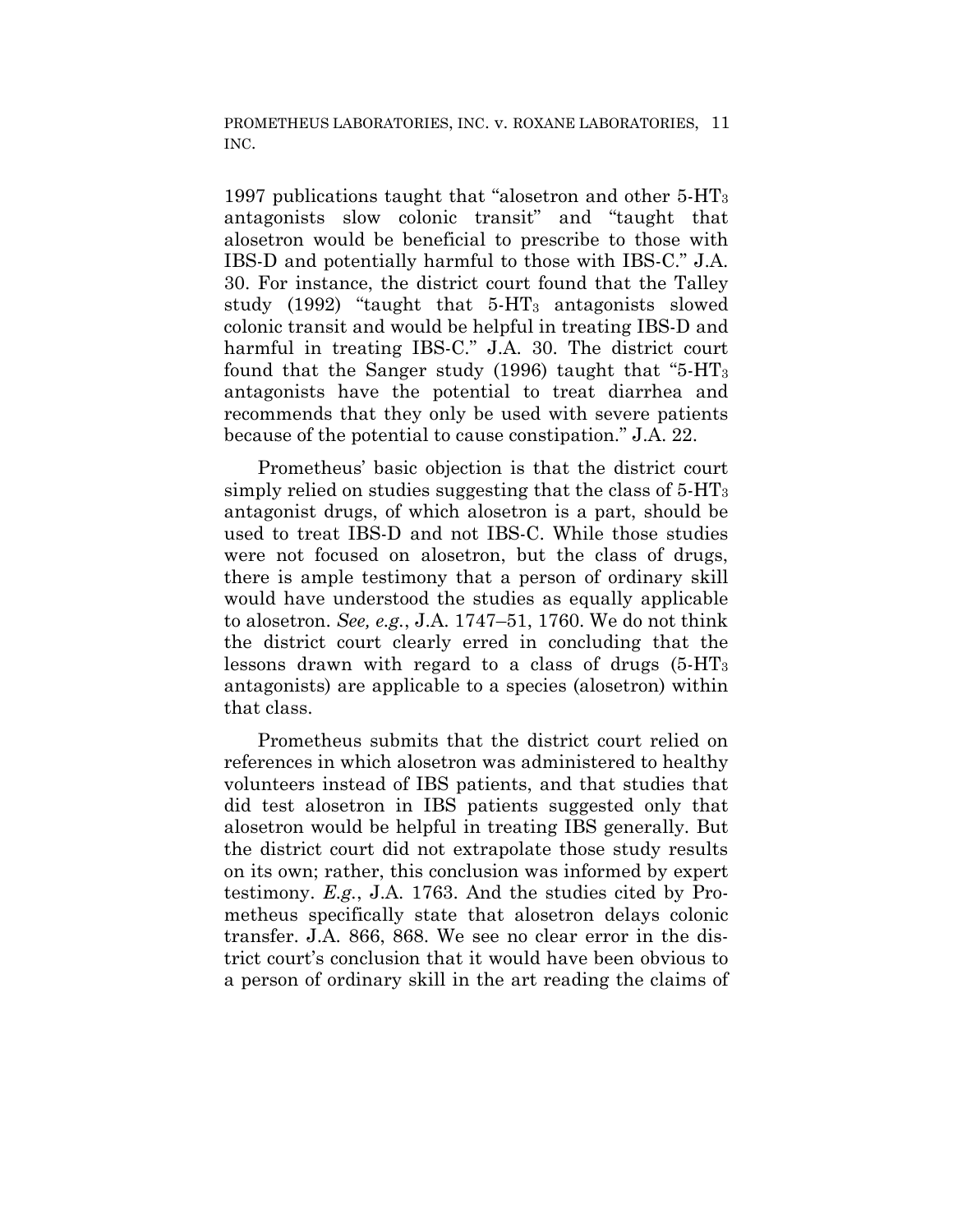the '800 patent and the prior art to limit treatment to patients suffering from IBS-D.

As to the claim limitation requiring symptoms for "at least six months" before administering alosetron, J.A. 71, it was common practice at the time of the '800 patent to determine whether a patient had suffered symptoms for longer than six months. Dr. Lucak, Prometheus' own expert, testified that the benefit of the six-month limitation was having "a greater confidence in the diagnosis." J.A. 1372. Pre-October 1997 studies suggest using a sixmonth standard for the diagnosis of IBS. The so-called Manning criteria (named after a 1978 study) call for symptoms lasting at least 6 months. The Kruis study (1984) "specifically teaches using the existence of symptoms for over two years as a basis for increasing the confidence in a diagnosis of IBS." J.A. 20. The Francis paper (February 1997) "discloses the use of a 6-month duration criterion to reduce the margin of error" in diagnosing IBS. J.A. 21. In fact, the district court found that "most IBS-D patients will have symptoms for more than 6 months" and "it has always been true that waiting a longer period of time to observe a patient's symptoms decreases the likelihood of a false positive." J.A. 9. In 1997, it would have been obvious for a person having skill in the art to treat patients displaying IBS symptoms for more than six months as a separate group. Although Prometheus argues that three months was the diagnostic standard in 1997, the district court's finding as to the sixmonth standard is amply supported by the record and is not clearly erroneous.

Regarding the limitation directed to at least moderate pain, at the time the '800 patent issued, it was wellknown to evaluate patients for pain in order to diagnose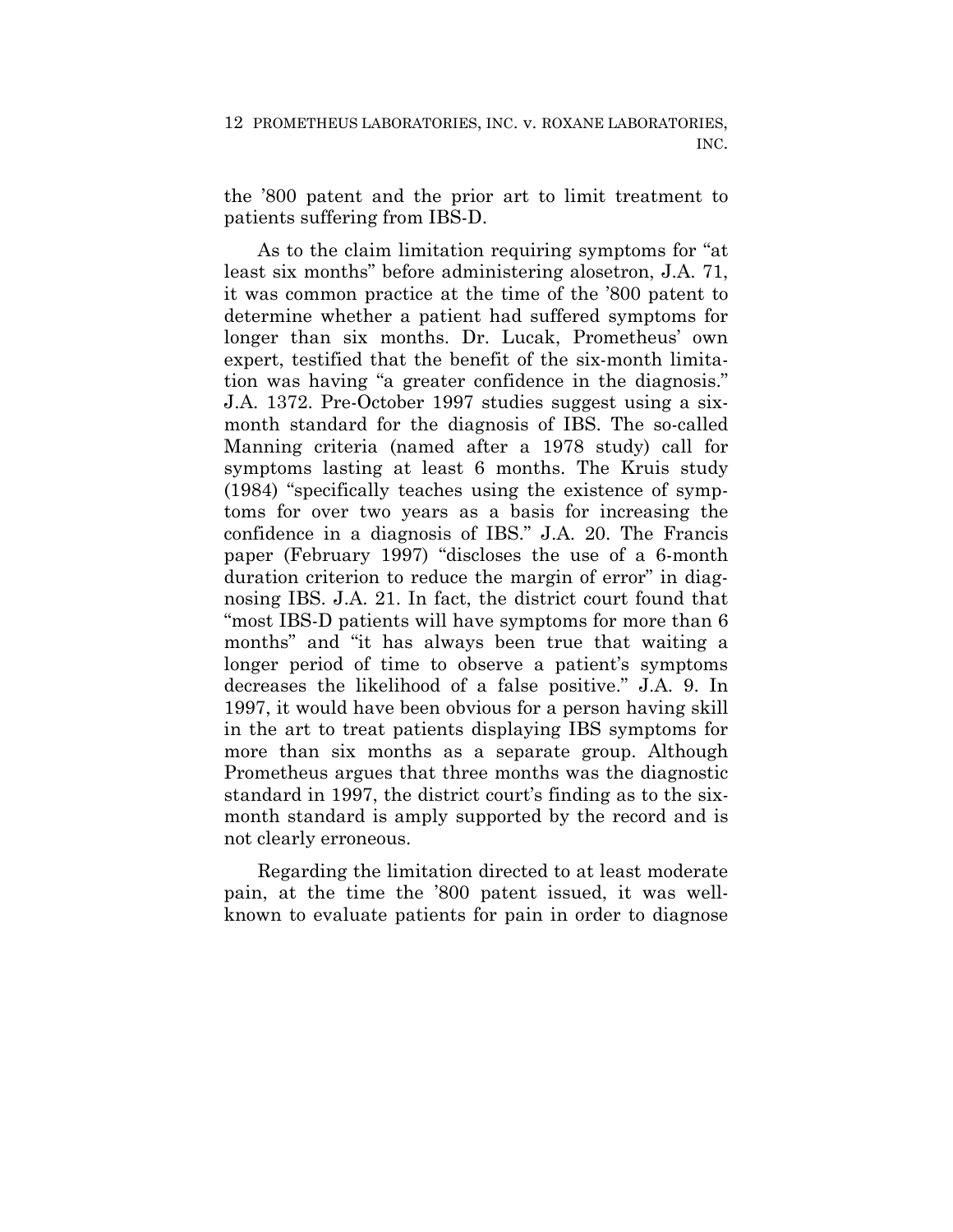IBS. The Rome criteria4 for diagnosing IBS are standard criteria used to diagnose IBS and inquire into pain and its severity. Pain is in fact a main symptom of IBS (along with diarrhea and constipation). The Manning study (1978) states that "[a]bdominal pain, constipation, and diarrhoea are the main symptoms [of IBS]." J.A. 822. The Kruis study (1984) defines IBS as "a cluster of chronic symptoms that include abdominal pain." J.A. 815. The Steadman study (1992) states that "[c]linically, patients with IBS experience fluctuations in bowel habit, abdominal pain, and other symptoms." J.A. 839. And the Talley study (1992) states that "[p]atients with irritable bowel syndrome typically have a chronic but erratic disturbance of defecation and associated abdominal pain." J.A. 855. In the Manning study, all but one of the thirtytwo patients diagnosed with IBS had pain. In the Kruis study, 96% of patients diagnosed with IBS had abdominal pain.

Prometheus concedes that doctors commonly assess IBS patients for pain, and does not dispute that it would have been obvious to use alosetron to treat pain. Instead, Prometheus argues that it would not have been obvious to administer alosetron only to patients suffering from at least moderate pain. But as the district court noted, Prometheus' own expert, Dr. Lembo, testified that because a candidate for Lotronex was a patient with severe IBS, "it's pretty obvious that [a physician] will assess for at least moderate pain." J.A. 1303. The expert testimony also shows that a person of ordinary skill would have adopted a conservative approach in treating IBS patients, and avoided drug intervention for a patient with mild symptoms. The district court did not err in finding that it would have been obvious for a person having skill in the

1

<sup>4</sup> According to the district court, the Rome criteria are described in the Thompson reference (1992).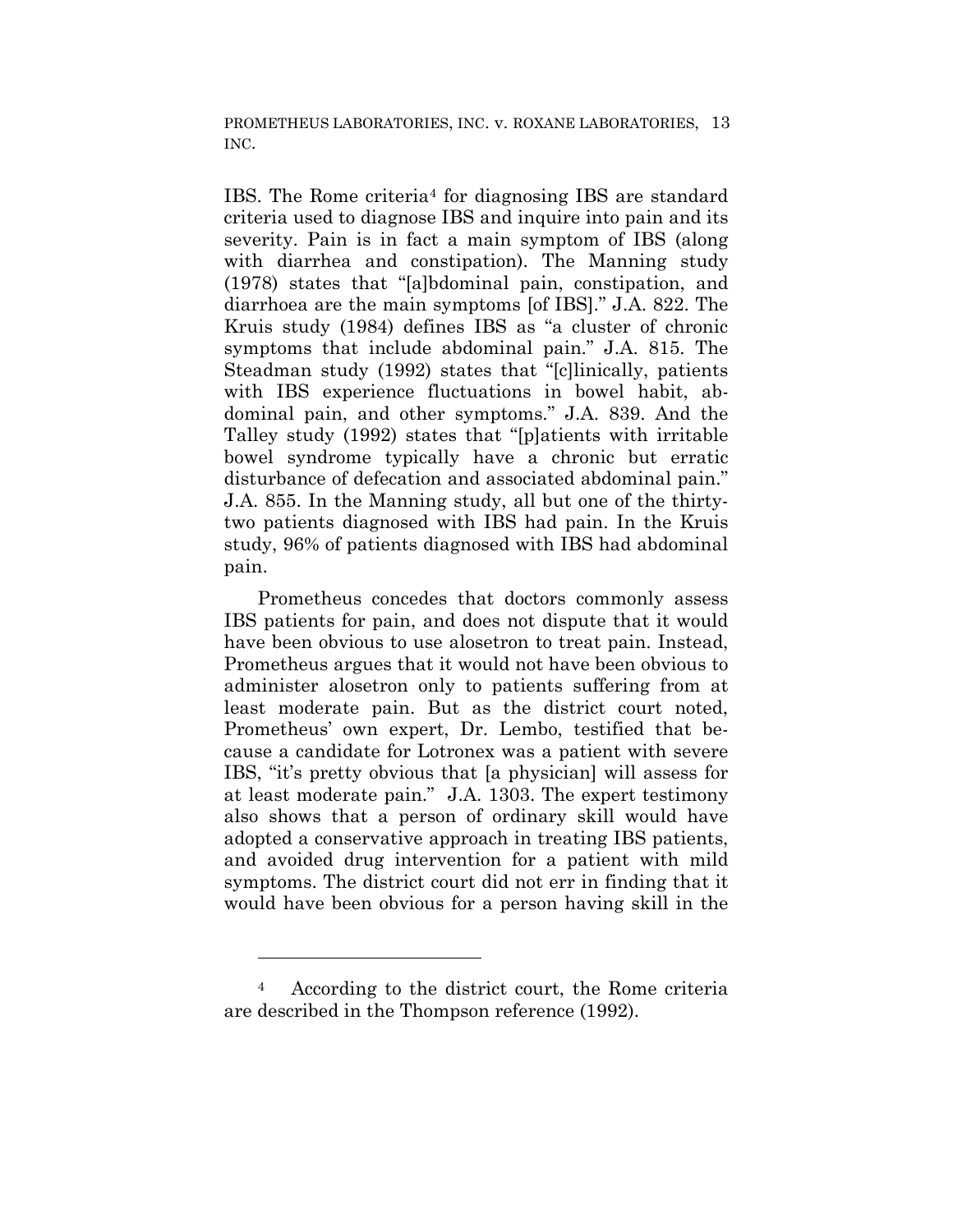art to single out IBS patients displaying at least moderate pain.

Relevant here is our decision in *AbbVie*. There, a prior art genus patent claimed a method of co-administering two drugs to treat rheumatoid arthritis. *AbbVie*, 764 F.3d. at 1378–79. The later patent contained a species claim limiting the prior art genus to a more specific patient group: individuals with "active disease." *AbbVie,* 764 F.3d at 1378–79. Borrowing from "the law of obviousness generally," we noted that "if the later expiring patent is merely an obvious variation of an invention disclosed and claimed in the reference patent, the later expiring patent is invalid." *Id.* at 1378–79 (quotation marks and citation omitted). This case is analogous. Here, it would have been obvious for a person having ordinary skill in the art reading the '800 patent to treat female patients with IBS-D who had symptoms for at least six months and who had experienced at least moderate pain. As discussed above, these limitations are directed to a known type of IBS, to treating the gender that predominantly experiences IBS, to treating patients with a characteristic that is always or almost always evaluated in establishing IBS, and to assessing symptoms for a duration of time that was common in diagnosing patients with IBS.

While this case, unlike *AbbVie*, involves a few different variables, the district court found that it would have been obvious to combine the teachings of the prior art in the form of the '770 patent. The record contains abundant evidence that there was a limited number of known parameters and it would have been obvious to combine the teachings as to each parameter.

Finally, the district court carefully considered secondary considerations of nonobviousness as required by our precedent, *In re Cyclobenzaprine Hydrochloride Extended-Release Capsule Patent Litig.*, 676 F.3d 1063, 1079 (Fed. Cir. 2012), and found that the secondary considerations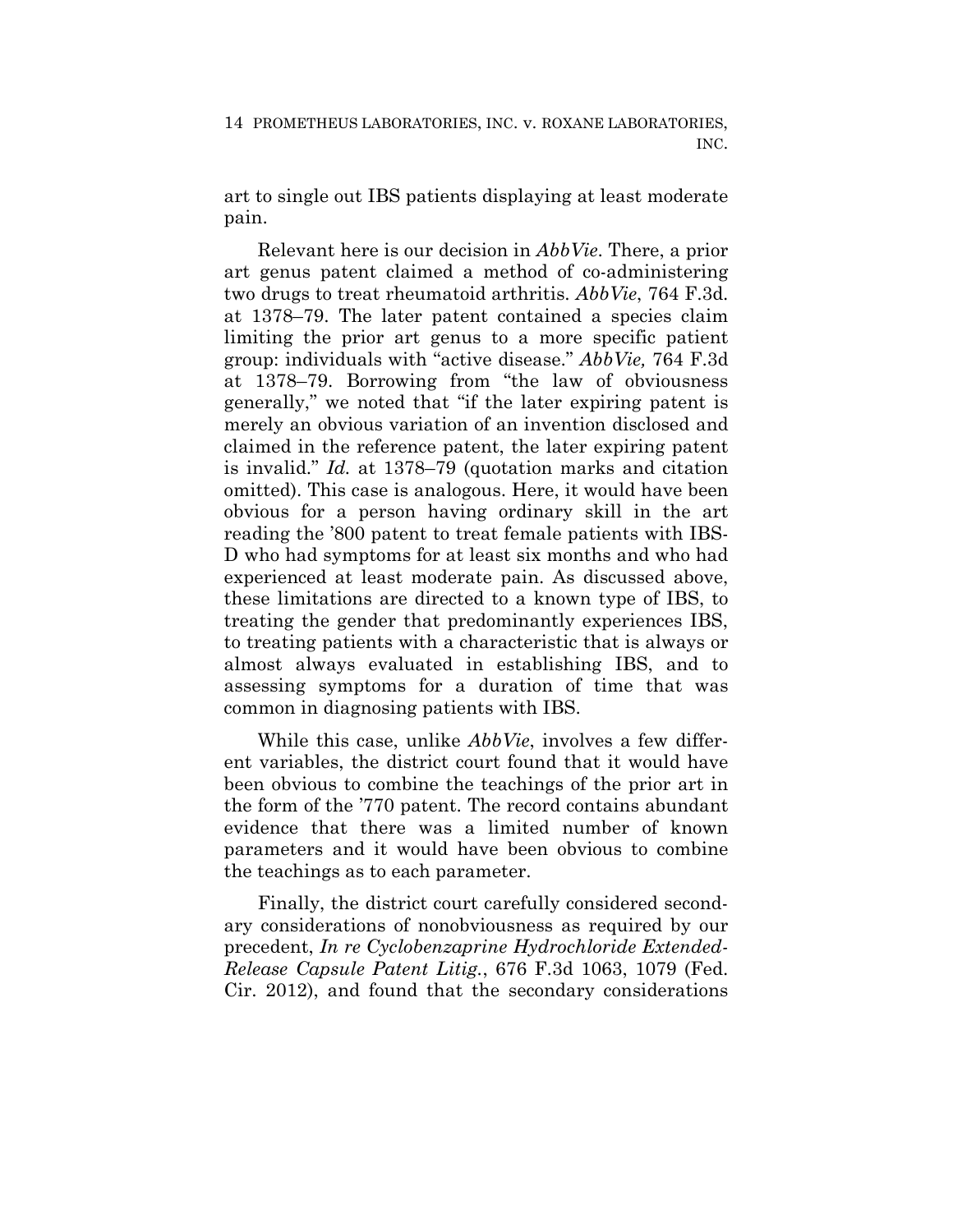did not support a conclusion of nonobviousness. Prometheus first argued that the reintroduced Lotronex's commercial success can be attributed directly to the '770 patent, noting that from 2003 to 2007, net sales of Lotronex increased each year and the original patent owner was able to sell the Lotronex franchise to Prometheus for \$120 million. The district court recognized that sales revenue of Lotronex increased from the time of its reintroduction into the market in 2002 until 2012, but observed that "by 2011, there were just over 42,000 prescriptions of Lotronex written per year for about 10,000 patients. This was only about 2,100 more prescriptions compared to its peak year of sales with [the original patent owner]." J.A. 14. The district court determined that the '770 patent was not responsible for the commercial success of reintroduced Lotronex, but instead that the evidence showed "the growth in revenue [since Lotronex's reintroduction into the market] is due to Prometheus's actions in marketing, increasing the price of Lotronex, and introducing a series of rebates to stimulate sales of the drug, rather than from the treatment method claimed in the '770 patent." J.A. 15. The district court was not persuaded by Prometheus' evidence relating the commercial success of Lotronex to the '770 patent, because Prometheus did not submit an analysis that would show the commercial success for the '770 patent on its own merits, "control[ling] for other variables and separat[ing] the treatment instructions from the drug compound and the method in the '800 patent that already existed, nor any analysis to control for other changing variables, such as marketing campaigns, new drug warnings, pricing changes, *etc.*" J.A. 41.

Prometheus argues that the district court erred by placing the burden of proof on Prometheus to demonstrate the nexus between Lotronex's commercial success and the '770 patent. The party challenging the validity of a patent always has the burden of persuading the trial court of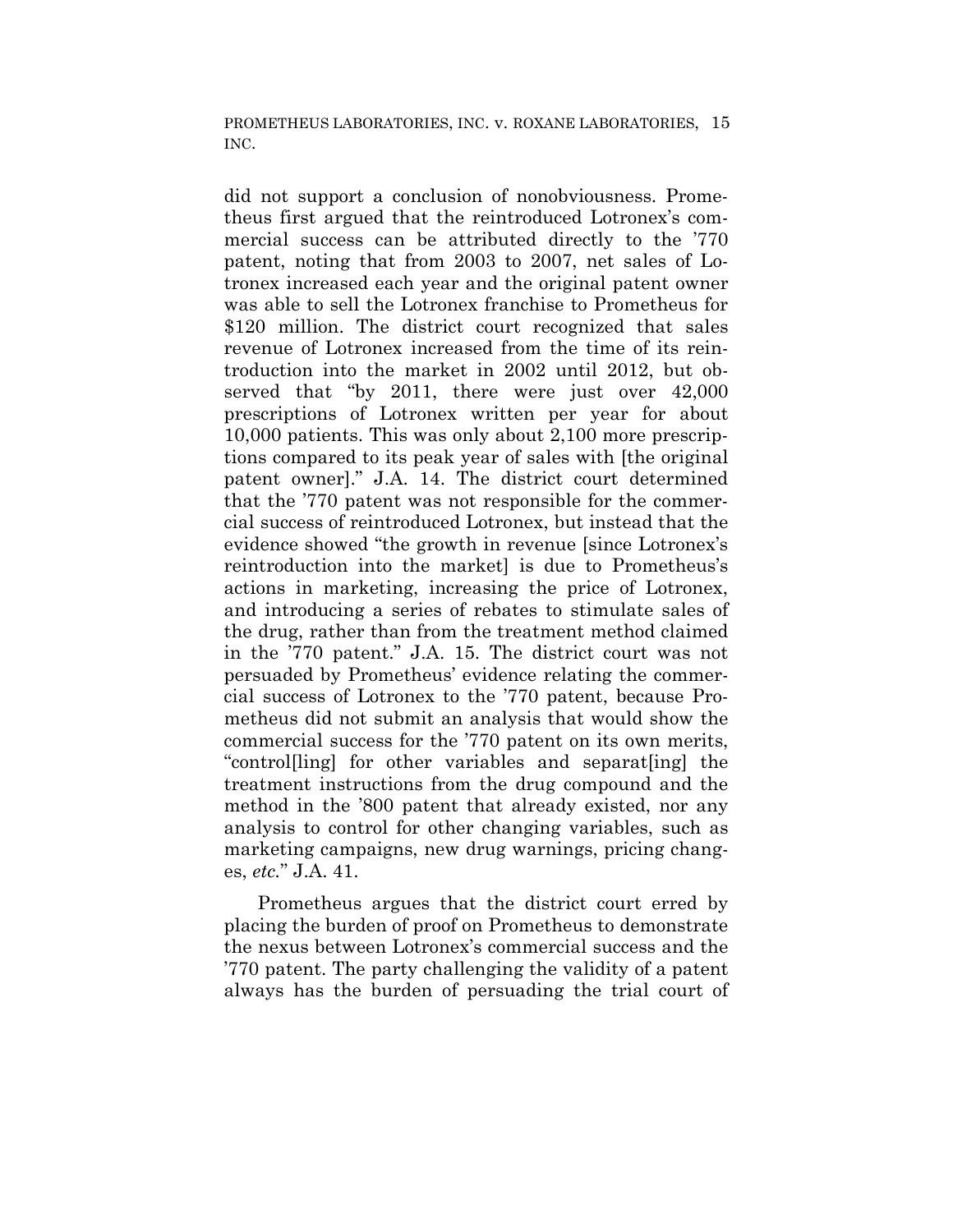invalidity. *Microsoft Corp. v. i4i Ltd. P'ship*, 131 S. Ct. 2238, 2242–43 (2011). However, "once a challenger has presented a prima facie case of invalidity, the patentee has the burden of going forward with rebuttal evidence. But, all that means is that even though a patentee never *must* submit evidence to support a conclusion by a judge or jury that a patent remains valid, once a challenger introduces evidence that might lead to a conclusion of invalidity—what we call a prima facie case—the patentee would be well advised to introduce evidence sufficient to rebut that of the challenger." *Pfizer, Inc. v. Apotex, Inc.*, 480 F.3d 1348, 1360 (Fed. Cir. 2007) (quotation marks and citations omitted).

We do not find that the district court improperly shifted the burden of proof as to commercial success. Although the district court described and rejected Prometheus' attempts to "prove commercial success of Lotronex and that [Lotronex] fulfilled a long-felt but unmet need," J.A. 41, we understand those statements to be in reference to Prometheus' burden of production. We have found that similar imperfect language is not grounds for reversal. *Optivus Tech., Inc. v. Ion Beam Applications S.A.*, 469 F.3d 978, 991 (Fed. Cir. 2006) (citation and quotation marks omitted) (affirming the district court's holding of invalidity despite the court's statement that "[t]here is no indication that the [motivation to combine] was nonobvious," because the district court's opinion as a whole indicated it "correctly allocated the burden of proof"). The district court opinion clearly states the correct standard in finding the claims of the '770 obvious by clear and convincing evidence. J.A. 44.

Prometheus next argued that the '770 patent met a long-felt but unmet need and created an unexpected result by improving the safety and risk-benefit profiles of alosetron. The district court rejected these contentions. The district court was not persuaded that any long-felt need was satisfied by the instructions claimed in the '770